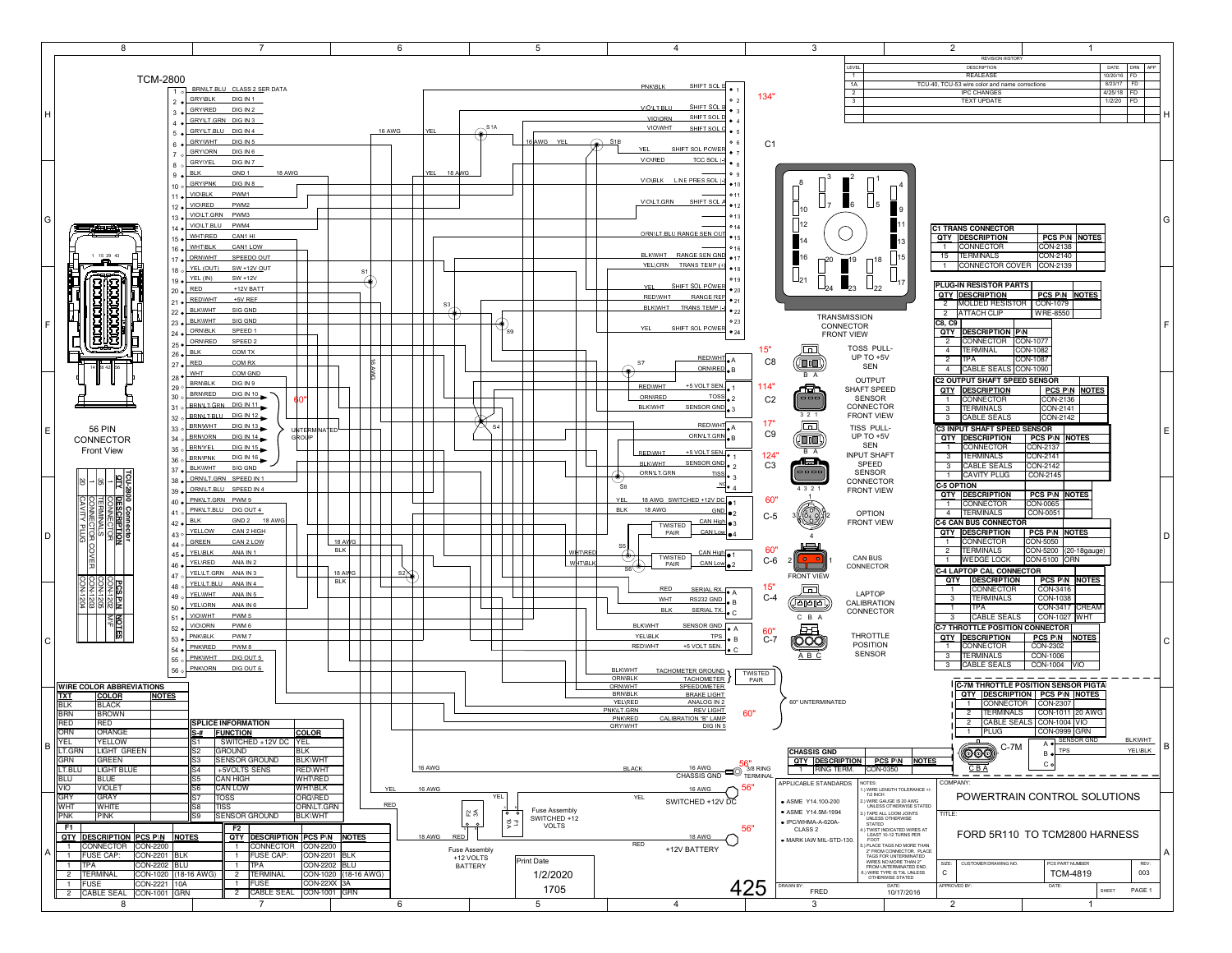| 8                                                                                                                                                                                                                                                                                                                                                                            | $\overline{7}$                                                                                                                                                                                             | 6                                                                                                                                                                                                                                                                                                                                                         | 5                                                                     | $\overline{4}$                                                                                        | $\mathbf{3}$                                                                                                                                                      | $\overline{2}$                                                                                                                                                                                                                                                                                                                                                                                                                                                                                    | $\mathbf{1}$                                                                                                                 |
|------------------------------------------------------------------------------------------------------------------------------------------------------------------------------------------------------------------------------------------------------------------------------------------------------------------------------------------------------------------------------|------------------------------------------------------------------------------------------------------------------------------------------------------------------------------------------------------------|-----------------------------------------------------------------------------------------------------------------------------------------------------------------------------------------------------------------------------------------------------------------------------------------------------------------------------------------------------------|-----------------------------------------------------------------------|-------------------------------------------------------------------------------------------------------|-------------------------------------------------------------------------------------------------------------------------------------------------------------------|---------------------------------------------------------------------------------------------------------------------------------------------------------------------------------------------------------------------------------------------------------------------------------------------------------------------------------------------------------------------------------------------------------------------------------------------------------------------------------------------------|------------------------------------------------------------------------------------------------------------------------------|
| H                                                                                                                                                                                                                                                                                                                                                                            |                                                                                                                                                                                                            | 1 o BRNLT.BLU CLASS 2 SER DATA<br>DIG IN 1<br><b>GRY\BLK</b><br>$2 \bullet$<br>GRY\RED<br>DIG IN 2<br>$3 \bullet$<br>4 . GRYLT.GRN DIG IN 3<br>5 CRYLT.BLU DIG IN 4<br>6 GRYWHT DIG IN 5<br>GRY\ORN DIG IN 6<br>7 <sub>o</sub><br>8 CRYVEL<br>DIG IN 7<br>GND<br><b>BLACK</b><br>$9 \bullet$                                                              |                                                                       |                                                                                                       |                                                                                                                                                                   |                                                                                                                                                                                                                                                                                                                                                                                                                                                                                                   |                                                                                                                              |
| G                                                                                                                                                                                                                                                                                                                                                                            |                                                                                                                                                                                                            | 10 o GRYVPNK<br>DIG IN 8<br><b>VIO\BLK</b><br>PWM1<br>$11 \bullet$<br>PWM2<br>12 · VIO\RED<br>13 . VIOLT.GRN PWM3<br>14 . VIOLT.BLU PWM4<br>15 . WHT\RED<br>CAN1 HI<br>16 · WHT\BLK<br>CAN1 LOW<br>SPEEDO OUT<br>17 ORNWHT<br>$18$ o $\times$ YEL (OUT)<br>SW +12V OUT                                                                                    | SEE PAGE 2 FOR<br>CONNECTIONS                                         |                                                                                                       |                                                                                                                                                                   |                                                                                                                                                                                                                                                                                                                                                                                                                                                                                                   | G                                                                                                                            |
| F.                                                                                                                                                                                                                                                                                                                                                                           |                                                                                                                                                                                                            | 19 · YEL (IN)<br>$SW + 12V$<br>$20 \bullet \overline{\overline{\text{RED}}}$<br>+12V BATT<br>21 . REDWHT<br>$+5V$ REF<br>22 · BLKWHT<br>SIG GND<br>23 . BLKWHT<br>SIG GND<br>ORNIBLK<br>SPEED 1<br>$24 \bullet$<br>SPEED 2<br>25 · ORNRED<br>$26 \bullet$ BLK<br>COM TX<br>$27 \bullet \overline{\overline{\text{RED}}}$<br>COM RX<br>28 · WHT<br>COM GND |                                                                       |                                                                                                       |                                                                                                                                                                   |                                                                                                                                                                                                                                                                                                                                                                                                                                                                                                   | E                                                                                                                            |
| E                                                                                                                                                                                                                                                                                                                                                                            |                                                                                                                                                                                                            | 29 · BRN\BLK<br>DIG IN 9<br>30 . BRN\RED<br><b>DIG IN 10</b><br>31 . BRNLT.GRN DIG IN 11<br>32 . BRNLT.BLU DIG IN 12<br>BRNWHT DIG IN 13<br>$33 \bullet$<br><b>BRNORN</b><br><b>DIG IN 14</b><br>$34 \bullet$<br><b>DIG IN 15</b><br>35 .BRNYEL<br>BRN\PNK DIG IN 16<br>$36 \bullet$<br>37 . BLKWHT SIG GND<br>38 . ORNLT.GRN SPEED IN 3                  |                                                                       |                                                                                                       |                                                                                                                                                                   | TRUE MANUAL MODE<br><b>BRN/RED</b><br>BRN/LT.GRN<br>UP SHIFT<br>BRN/LT.BLU<br>DOWN SHIFT<br>BRNWHT CALIBRATION "B" ENABLE<br><b>BRNIORN</b><br>CANCEL OVD<br><b>BRNIYEL</b><br>4 WD LOW<br><b>BRN\PNK</b><br>DYNO MODE                                                                                                                                                                                                                                                                            | 60"<br><b>UNTERMINATED</b><br>GROUP<br>l E                                                                                   |
| D                                                                                                                                                                                                                                                                                                                                                                            |                                                                                                                                                                                                            | 39 . ORNLT.BLU SPEED IN 4<br>PNK\LT.GRN PWM9<br>$40 \bullet$<br>41 . VIOWHT<br>DIG OUT 4<br>$42 \bullet \overline{\qquad \text{BLK}}$<br>GND <sub>2</sub><br>CAN 2 HIGH<br>43 o YELLOW<br>44 o GREEN<br>CAN 2 LOW<br>45 · YEL\BLK<br>ANA IN 1<br>46 · YELIRED<br>ANA IN 2<br>47 . YELLE GRN ANA IN 3<br>48 · YELLT.BLU ANA IN 4                           | SEE PAGE 2 FOR<br>CONNECTIONS                                         |                                                                                                       |                                                                                                                                                                   |                                                                                                                                                                                                                                                                                                                                                                                                                                                                                                   | l D.                                                                                                                         |
| $\mathsf{C}$<br>Print Date                                                                                                                                                                                                                                                                                                                                                   |                                                                                                                                                                                                            | 49 · YELWHT<br>ANA IN 5<br>50 · YELIORN<br>ANA IN 6<br>PWM 5<br>51 . VIOWHT<br>VIO\ORN<br>PWM 6<br>$52 \bullet$<br>PWM 7<br>PNK\BLK<br>$53 \bullet$<br>54 · PNKVRED<br>PWM8<br>55 · PNKWHT DIG OUT 5<br>56 · PNKORN DIG OUT 6                                                                                                                             |                                                                       |                                                                                                       | RECOMMENDED SPEED<br>SENSOR FOR C3<br>AIRTEX 5S7282<br>,,,,,                                                                                                      | If the base of the sensor is<br>white and has no detents<br>on sensor end it may not<br>operate properly with this<br>harness. This part works in<br>place of OEM part.                                                                                                                                                                                                                                                                                                                           | l C                                                                                                                          |
| 1/2/2020<br>B<br>1705<br><b>WIRE COLOR ABBREVIATIONS</b><br><b>TXT</b><br>COLOR<br><b>NOTES</b><br><b>BLK</b><br><b>BLACK</b><br><b>BRN</b><br><b>BROWN</b><br><b>RED</b><br>RED<br>ORN<br>ORANGE<br>YEL<br><b>AELTOM</b><br>LT.GRN<br>LIGHT GREEN<br>GRN<br>GREEN<br>LT.BLU<br><b>LIGHT BLUE</b><br><b>BLU</b><br><b>BLUE</b><br><b>VIO</b><br><b>VIOLET</b><br>GRY<br>GRAY | LEVEL<br>DESCRIPTION<br><b>REALEASE</b><br>$\overline{1}$<br>1A<br>TCU-40, TCU-53 wire color and name corrections<br>$\overline{2}$<br><b>IPC CHANGES</b><br><b>TEXT UPDATE</b><br>$\overline{\mathbf{3}}$ | <b>REVISION HISTORY</b><br>8/23/17<br>4/25/18                                                                                                                                                                                                                                                                                                             | FULL FILENAME<br>DATE DRN APP<br>10/20/16 FD<br>FD<br>FD<br>1/2/20 FD | <b>IIPCSSTORAGEIPCS WORKIENGINEERINGIHARNESSI</b><br>TRANSMISSION CONTROLLERS\TCM-2800\HARNESSES\TCM- | $\circledcirc$<br>APPLICABLE STANDARDS<br>NOTES:<br>· ASME Y14.100-200<br>• ASME Y14.5M-1994<br>· IPC/WHMA-A-620A-<br>CLASS <sub>2</sub><br>MARK IAW MIL-STD-130. | COMPANY:<br>1.) WIRE LENGTH TOLERANCE +<br>112 INCH<br>:) WIRE GAUGE IS 20 AWG<br>UNLESS OTHERWISE STATED<br>TAPE ALL LOOM JOINTS<br>TITLE:<br>3.) TAPE ALL LOOM JOINTS<br>STATED<br>STATED<br>4.) TWIST TO/ICATED WIRES AT<br>4.) TWIST TO/ICATED WIRES AT<br>EAST 10-12 TURNS PER<br>5.) PLACE TAGS NO MORE THAN<br>TAGS FOR UNTERMANTED ENG.<br>TAGS FOR UNTERMANTED<br>FROM LOTTERMANTED<br><br>SIZE: CUSTOMER DRAWING NO.<br>$\mathtt{C}$<br>3.) WIRE TYPE IS TXL UNLESS<br>OTHERWISE STATED | B<br>POWERTRAIN CONTROL SOLUTIONS<br>FORD 5R110 TO TCM2800 HARNESS<br>A<br>PCS PART NUMBER<br>REV:<br>003<br><b>TCM-4819</b> |
| WHT<br>WHITE<br>PINK<br><b>PNK</b><br>8                                                                                                                                                                                                                                                                                                                                      | $\overline{7}$                                                                                                                                                                                             | 6                                                                                                                                                                                                                                                                                                                                                         | $5\overline{5}$                                                       | 4819-003 5R110 TO TCM-2800\TCM-4819-003.VSD<br>$\overline{4}$                                         | DRAWN BY:<br>FRED<br>$\mathbf{3}$                                                                                                                                 | <b>PPROVED BY:</b><br>DATE:<br>10/17/2016<br>$\overline{2}$                                                                                                                                                                                                                                                                                                                                                                                                                                       | DATE:<br>SHEET<br>PAGE 2<br>$\mathbf{1}$                                                                                     |